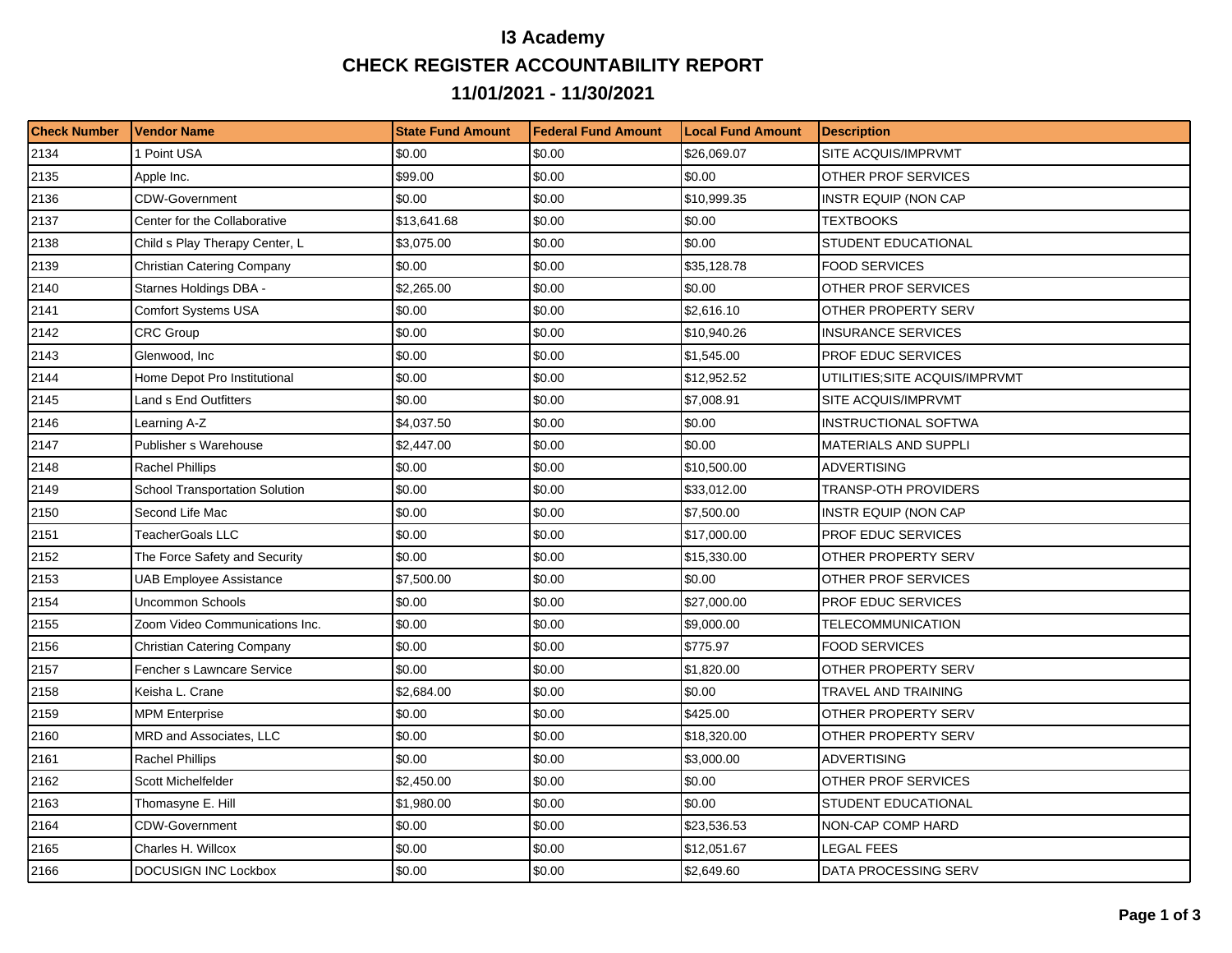| <b>Check Number</b> | <b>Vendor Name</b>                   | <b>State Fund Amount</b> | <b>Federal Fund Amount</b> | <b>Local Fund Amount</b> | <b>Description</b>          |
|---------------------|--------------------------------------|--------------------------|----------------------------|--------------------------|-----------------------------|
| 2167                | <b>EMS LINQ INC</b>                  | \$0.00                   | \$0.00                     | \$4,995.00               | <b>NON INSTRUC SOFTWARE</b> |
| 2168                | Micropulse                           | \$0.00                   | \$0.00                     | \$1,156.00               | <b>NON INSTRUC SOFTWARE</b> |
| 2169                | <b>Struthers Recreation</b>          | \$0.00                   | \$0.00                     | \$7,671.09               | OTHER CAPITAL OUTLAY        |
| 2170                | <b>Willie Davis</b>                  | \$2,404.00               | \$0.00                     | \$0.00                   | <b>OTHER PROF SERVICES</b>  |
| 2171                | Alabama Power                        | \$0.00                   | \$0.00                     | \$4,387.26               | <b>ELECTRICITY</b>          |
| 2172                | Birmingham Water Works               | \$0.00                   | \$0.00                     | \$901.07                 | <b>WATER AND SEWAGE</b>     |
| 2173                | Child s Play Therapy Center, L       | \$1,395.00               | \$0.00                     | \$0.00                   | STUDENT EDUCATIONAL         |
| 2174                | <b>CLAS</b>                          | \$0.00                   | \$0.00                     | \$600.00                 | <b>PROF EDUC SERVICES</b>   |
| 2175                | <b>Gem Alarm Services</b>            | \$0.00                   | \$0.00                     | \$105.00                 | SITE ACQUIS/IMPRVMT         |
| 2176                | Gorrie-Regan & Associates            | \$0.00                   | \$0.00                     | \$800.10                 | NON INSTRUC SOFTWARE        |
| 2177                | ICS Inc                              | \$0.00                   | \$0.00                     | \$993.75                 | <b>TELEPHONE</b>            |
| 2178                | Readily Janitorial Service           | \$0.00                   | \$0.00                     | \$18,320.00              | <b>CUSTODIAL SERVICES</b>   |
| 2179                | <b>Regional Produce Distributors</b> | \$0.00                   | \$0.00                     | \$5,341.50               | <b>FOOD SERVICES</b>        |
| 2180                | Republic Services #802               | \$0.00                   | \$0.00                     | \$255.92                 | SITE ACQUIS/IMPRVMT         |
| 2181                | School Superintendents of Alab       | \$0.00                   | \$0.00                     | \$250.00                 | <b>DUES &amp; FEES</b>      |
| 2182                | <b>Charter Communications</b>        | \$0.00                   | \$0.00                     | \$248.69                 | <b>UTILITIES</b>            |
| 2183                | Spire                                | \$0.00                   | \$0.00                     | \$246.85                 | SITE ACQUIS/IMPRVMT         |
| 2184                | The Hope Institute                   | \$0.00                   | \$0.00                     | \$1,000.00               | <b>PROF EDUC SERVICES</b>   |
| 2185                | The Sheffield Fund                   | \$0.00                   | \$0.00                     | \$903.00                 | <b>INSURANCE SERVICES</b>   |
| 2186                | Thomasyne E. Hill                    | \$2,213.60               | \$0.00                     | \$0.00                   | STUDENT EDUCATIONAL         |
| 2187                | WM Corporate Services, INC           | \$0.00                   | \$0.00                     | \$2,583.78               | <b>GARBAGE AND WASTE</b>    |
| 2189                | <b>Xerox Financial Services</b>      | \$0.00                   | \$0.00                     | \$1,527.50               | LEASES                      |
| 2190                | Andre Calhoun                        | \$0.00                   | \$0.00                     | \$900.00                 | <b>OTHER OBJECTS</b>        |
| 2191                | Angelica Lewis                       | \$0.00                   | \$0.00                     | \$840.00                 | <b>OTHER OBJECTS</b>        |
| 2192                | Birmingham Childrens Theatre         | \$0.00                   | \$0.00                     | \$1,750.00               | <b>OTHER OBJECTS</b>        |
| 2193                | Ebony Arrington                      | \$0.00                   | \$0.00                     | \$3,450.00               | <b>OTHER OBJECTS</b>        |
| 2194                | Gigi Beasley                         | \$0.00                   | \$0.00                     | \$1,462.50               | OTHER OBJECTS               |
| 2195                | Jonathan Ruiz                        | \$0.00                   | \$0.00                     | \$750.00                 | <b>OTHER OBJECTS</b>        |
| 2196                | LaQuita Bush                         | \$0.00                   | \$0.00                     | \$820.00                 | OTHER OBJECTS               |
| 2197                | Mary Brown-Huffman                   | \$0.00                   | \$0.00                     | \$1,070.00               | <b>OTHER OBJECTS</b>        |
| 2198                | Sharecia Hillary                     | \$0.00                   | \$0.00                     | \$680.00                 | OTHER OBJECTS               |
| 2199                | Shelby Karate Federation, LLC        | \$0.00                   | \$0.00                     | \$2,000.00               | OTHER OBJECTS               |
| 2200                | <b>Shirley Cummings</b>              | \$0.00                   | \$0.00                     | \$890.00                 | OTHER OBJECTS               |
| 2201                | Startech Brainery                    | \$0.00                   | \$0.00                     | \$5,000.00               | OTHER OBJECTS               |
| 2202                | The Knight School, LLC               | \$0.00                   | \$0.00                     | \$4,500.00               | OTHER OBJECTS               |
| 2203                | Ty Keria Blakely                     | \$0.00                   | \$0.00                     | \$1,050.00               | OTHER OBJECTS               |
| 2204                | Victor Ash                           | \$0.00                   | \$0.00                     | \$640.00                 | OTHER OBJECTS               |
| 2205                | Wood Fruitticher Grocery Compa       | \$0.00                   | \$0.00                     | \$31,192.41              | <b>FOOD SERVICES</b>        |